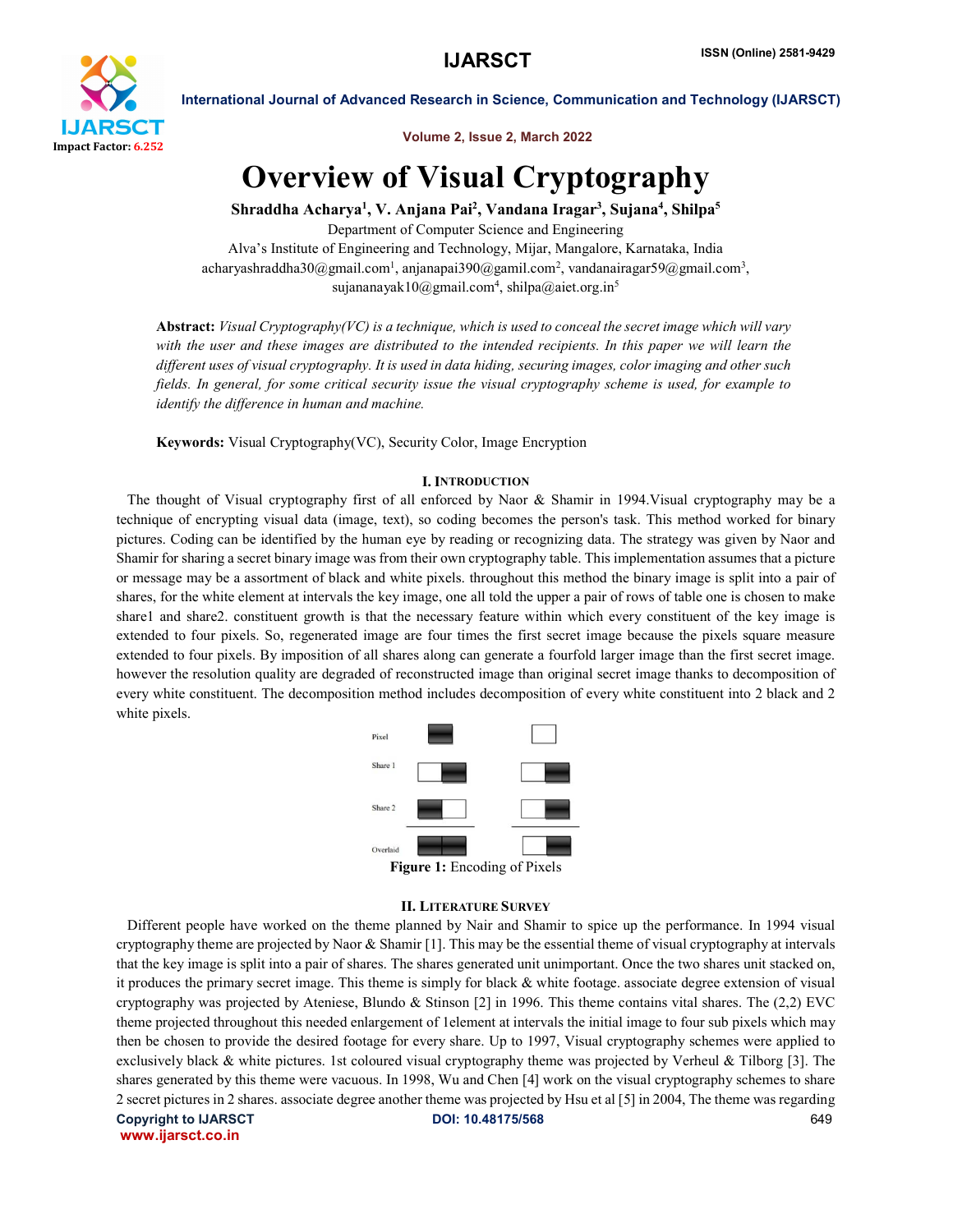

#### Volume 2, Issue 2, March 2022

concealment 2 secret pictures in 2 share pictures with arbitrary rotating angles. a new technique was projected by Verheul and Van Tilborg [3]. during this paper, a theme for coloured secret pictures are often shared is projected. during this the construct of arcs was wont to construct a coloured visual cryptography theme. the multiple secrets sharing in visual cryptography was 1st projected by S J Shyu et al [11]. This theme encodes a bunch of  $n \geq 2$  secrets into a pair of circle shares. The n secrets area unit typically obtained one by one by stacking the first share and conjointly the revolved second shares with n altogether totally different rotation angles. In [8] a brand new technique for process halftone pictures that improves the standard of recovered secret pictures in an exceedingly VC theme had been projected. Later, in year 2016 [10], we have a tendency to projected hardware economical visual cryptography theme. It optimizes time for image transmission. For reduction in time, modification of Shamir's equation was done

#### III. VISUAL CRYPTOGRAPHY SCHEMES

#### 3.1 For Binary Pictures

 Wu and Chen genus in 1998 were the primary researchers to gift the visual cryptography schemes to share two secret pictures in two shares. Throughout this theme two secret binary pictures were thought of that were hidden into two random shares, specifically share A and share B. In retrieving section the first secret image is revealed by stacking the two shares, denoted by A XOR B, and so the second secret is found by initial rotating share A by angle Ө anticlockwise



Figure 2: Sample Image of hiding the text

#### 3.2 For Color Images

 The color image-sharing theme relies on the CMY color model and also the halftone technique. Firstly, a black and white image is rotten into 3 monochromatic pictures specifically within the tones of cyan, magenta and yellow. Secondly, these 3 pictures are reworked into binary pictures by halftone technique. Finally, the binary secret sharing theme is employed to induce the sharing pictures. Halftone technique could be a methodology to show a grey image with black-and-white spots. Figure one shows the essential principle of the halftone technique. The a lot of range of black spots the image includes, the a lot of the image are going to be alike truth grey image



Figure 3: Different principles of half tone method

Copyright to IJARSCT **DOI: 10.48175/568 Copyright to IJARSCT** 650 www.ijarsct.co.in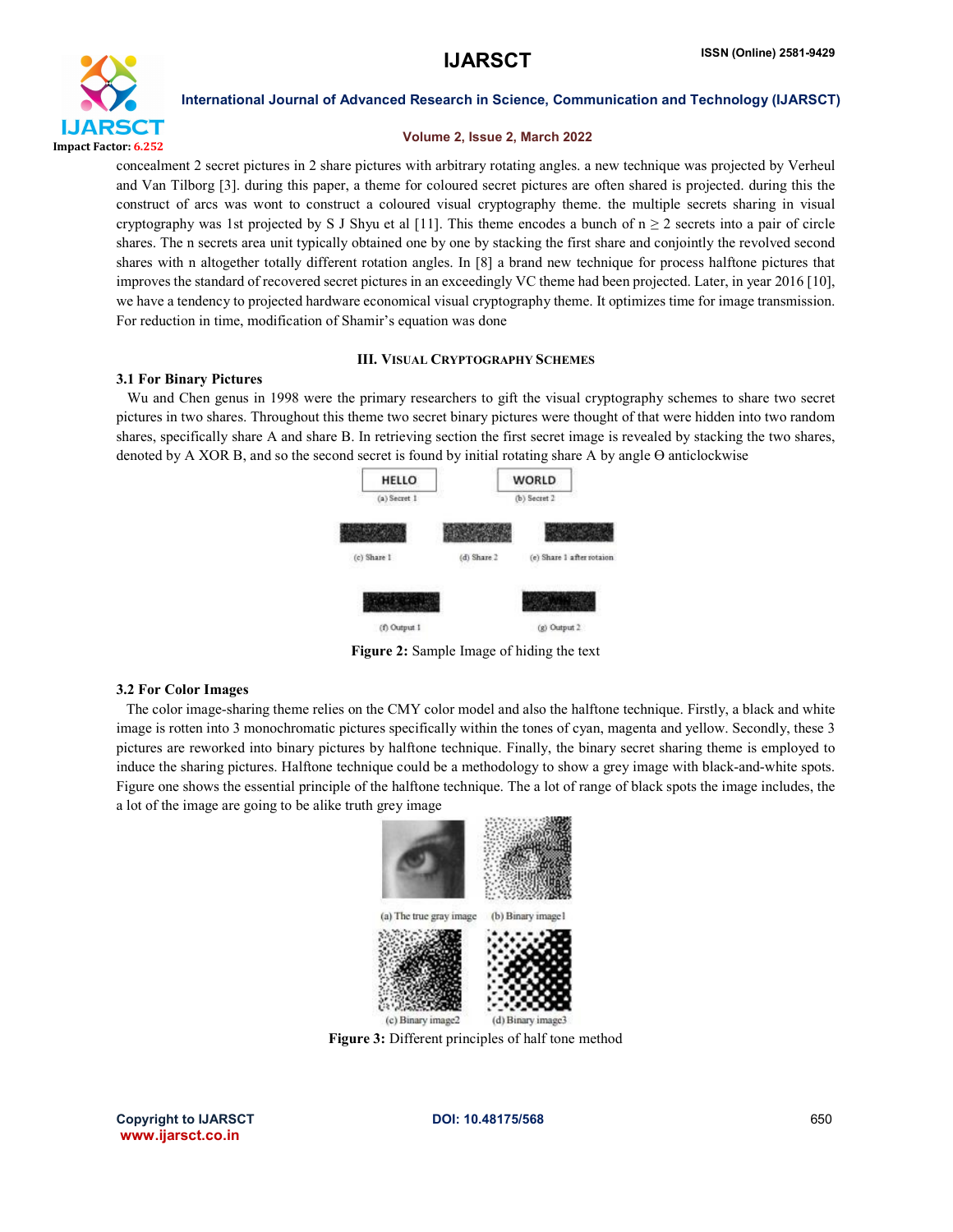

#### Volume 2, Issue 2, March 2022

#### 3.3 For Web Images

#### A. XOR-Based Web-VC

 Difference mix mode helps us to accomplish XOR-based Web-VC. The distinction mix mode subtracts the darker color of the 2 constituent colours from the lighter color. If a supply color is painted with white, then it inverts the scenery color. If a supply color is painted with black, then it produces no modification. The mixing formula is expressed as

 $Cmix = |Cback - Csrc|$ .

When we set the value of blend mode equals to the difference, the resultant color from the mix of the pixel will be  $|0-0|=|1-1|$  $= 0$  and  $|0-1| = |1-0| = 1$ . This calculation is the same as the result of Eq. (2). According to the input secret's pixel, t1(x, y) and  $t2(x, y)$  can be determined by random selecting one of the row in the following two matrices:

$$
mB{=}\begin{bmatrix}0&0\\1&1\end{bmatrix}\ \ mW{=}\begin{bmatrix}0&1\\1&0\end{bmatrix}
$$

In the decoding part, we have a tendency to place the 2 shares at the precise overlapping position within the web content and use the distinction mix mode at identical time. Then, the key is discovered.

#### IV. APPLICATIONS OF VISUAL CRYPTOGRAPHY

 Visual cryptography technique is evidenced to be a secure and reliable cryptologic technique and therefore application of this technique has hyperbolic. Here we tend to area unit discussing a number of applications

#### 4.1 Watermarking

Watermarking process includes the technique of visual cryptography. Process consists of two steps.

- Watermark embedding
- Watermark retrieving.

The method of embedding, splits the watermark into shares with the assistance of visual cryptography technique. when this the host image and one share is embedded along on the idea of frequency domain of host image, and another share is unbroken by the owner. to assert the initial image, owner has got to extract another share from image. The mixture of extracted share and owner's share result in original image..

#### 4.2 Anti-Phishing Systems

 Credential data like security pins, debit master card numbers and passwords are crucial data and may be thieving by intruders. And phishing is employed extremely to steal secret papers from their house owners. to avoid wasting from phishing attacks cryptography technique will be applied. Use of visual cryptography provides the boldness of security to user whereas exploitation any web site. By imposing the 2 shares, one received from server website and second his own share, user will guarantee a web site while not phishing.

#### 4.3 Human Machine Identification

Kim et al projected human/terminal machine identification technique. A a lot of obscure kind was distended by Kim once Katoh and Imai's theme.

#### 4.4 Secure Banking Communication

 In a core industry, there's a chance of encountering cast signature for dealing. And within the net industry, the secret of shopper is additionally hacked and exploited. .A theme is projected for securing the shopper data and to prevent the accomplishable forgery of secret hacking. the concept of image process, in visual cryptography is utilized.

#### 4.5 Offline QR Code Authorization

 Offline QR Code Authorization supported Visual Cryptography. It's common to use movable daily in trendy life. Among the various applications provided by movable, barcode utility is one amongst the necessary branches. several corporations provide barcode tools for mobile phones. as an example, Google's mobile robot software package supports QR codes by natively as well as the barcode scanner in some models, and therefore the browser supports URI redirection operate that permits QR codes to send information to the applications on the device. There are 5 important choices of a QR code: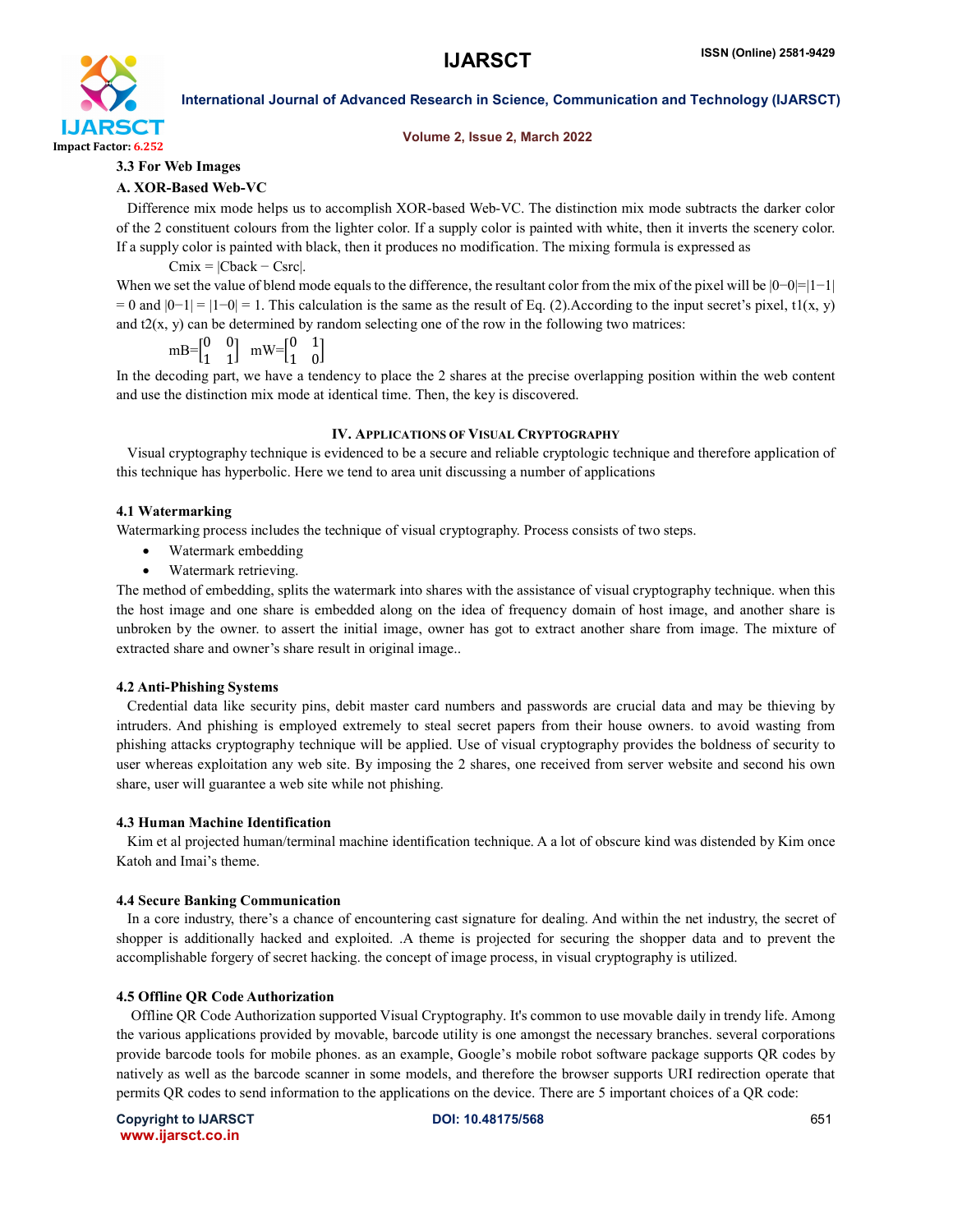

#### Volume 2, Issue 2, March 2022

- High capability secret writing of knowledge
- Tiny sign size
- Readable from any direction
- Dirt and damage resisteance
- A structure append feature

#### 4.6 Defence System

 Visual Cryptography scheme is associate coding technique that uses combinatory techniques to code secret written data. This will be very useful in defense to protect very sensitive knowledge, once info like secretor any code is to transferred from one place to a distinct that secret knowledge is it will hidden in image, the share of the image is to be regenerate into shares. Those multiple shares is unbroken with multiple partners. Anybody partner cannot retrieve the key code from the one share he has, all the shares from all the partners area unit required to retrieve secret knowledge hidden inside the image. thus info is safe in hands all the partner.

#### V. ADVANTAGES AND DISADVANTAGES OF VISUAL CRYPTOGRAPHY

#### 5.1 Advantages

- 1. The most advantage of Visual Cryptography theme over traditional cryptologic techniques is that it doesn't needs advanced computations at the receiver facet.
- 2. Easy to implement.
- 3. Decipherment algorithmic program not needed. thus someone unknown to cryptography will rewrite the message.
- 4. We are able to send a cipher text through FAX or E-mail.
- 5. Less worth since the key message is recognized solely by human eyes and not cryptographically computed.
- 6. Authentication ways like macintosh and digital signature will shield the info from being cast.
- 7. Information integrity like hash functions plays a vital role in reassuring the protection of the info.
- 8. The digital signature provides the safest thanks to guard against the dispute which will arise thanks to denial of passing message by the sender.

### 5.2 Disadvantages

- 1. A powerfully encrypted, authentic, and digitally signed info may be troublesome to access even for a legitimate user at an important time of decision-making. The network or the pc system may be attacked and rendered nonfunctional by an intruder.
- 2. High convenience, one in every of the basic aspects of data security, can't be ensured through the utilization of cryptography. alternative ways area unit required to protect against the threats like denial of service or complete breakdown of data system.
- 3. Another elementary want of data security of selective access management additionally can't be accomplished through the utilization of cryptography. body controls and procedures area unit needed to be exercised for a similar.
- 4. Cryptography doesn't guard against the vulnerabilities and threats that emerge from the poor style of systems, protocols, and procedures. These ought to be mounted through correct style and putting in place of a defensive infrastructure.
- 5. The protection of cryptographical technique relies on the process issue of mathematical issues. Any breakthrough in finding such mathematical issues or increasing the computing power will render a cryptographical technique vulnerable.
- 6. Good alignment of the transparencies is difficult.
- 7. Because of picture element growth the breadth of the decoded image is double as that of the initial image. ends up in loss of data because of amen

#### VI. CONCLUSION

Copyright to IJARSCT **DOI: 10.48175/568 Copyright to IJARSCT** 652 www.ijarsct.co.in The significance of securing information in communication is that the motivation behind learning various visual cryptography schemes. Visual Cryptography (VC) could be a cryptography theme used to share secret image. It encodes